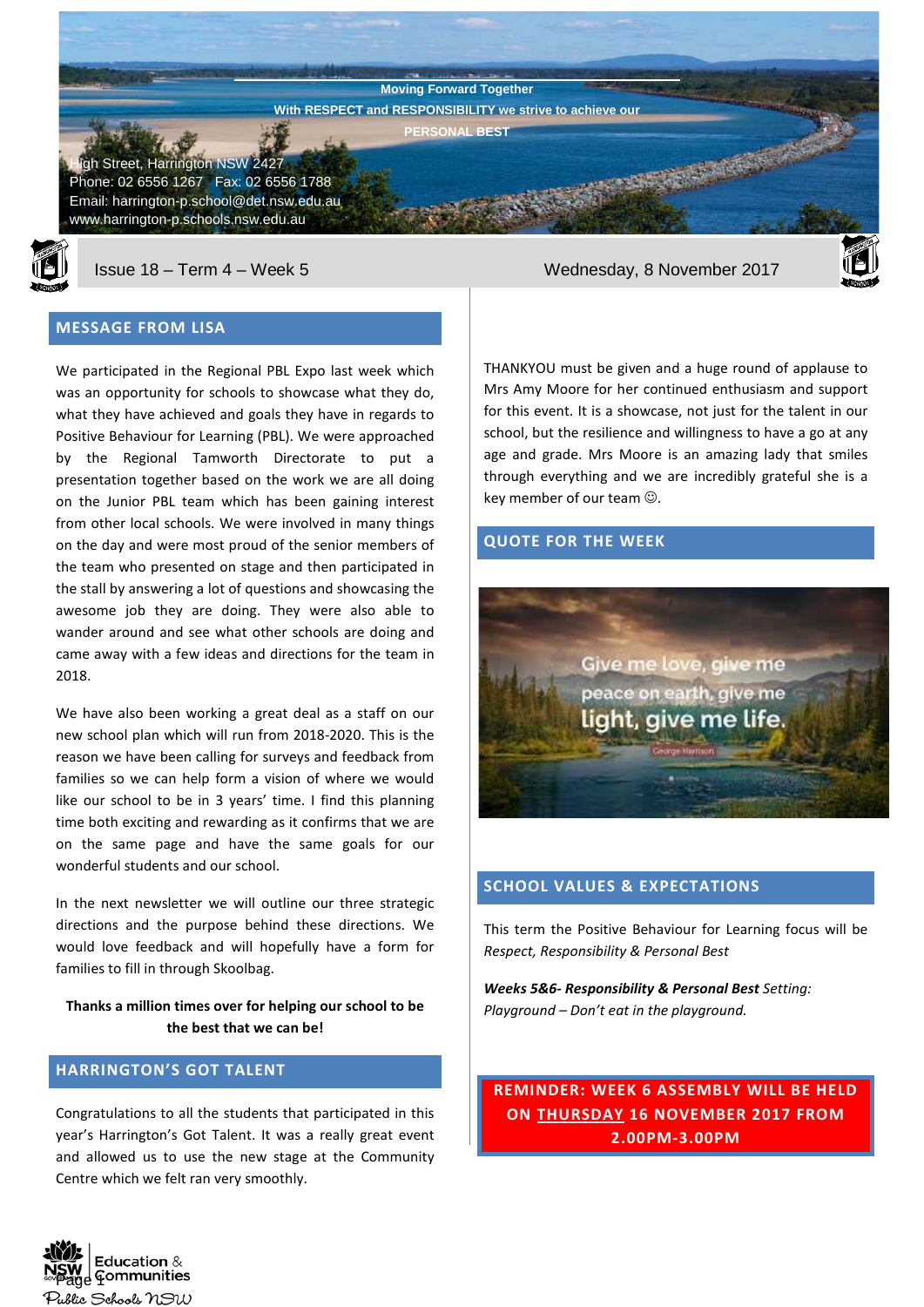# **TERM 4 CALENDAR**

| Intensive Swim Scheme                     |
|-------------------------------------------|
| Remembrance Dav<br>Assembly 9.00am        |
| Kinder 2018 Orientation<br>9.30am-12.00pm |
| P&C Bunnings BBQ                          |
|                                           |
| Yr 5 Captain forms due<br>Assembly 2-3pm  |
|                                           |

### **Week 7**

**Week 5**

| Monday, November 20   | End of Year Big Brekkie         |
|-----------------------|---------------------------------|
|                       | <b>Yr 5 Captain Speeches</b>    |
| Tuesday, November 21  | P&C Meeting 6pm                 |
| Wed, November 22      | Principal's Privilege<br>Picnic |
| Thursday, November 23 | <b>Volunteers Morning Tea</b>   |

# **TERM 4 EVENTS & NOTICES**

# **WHAT'S COMING UP**

### *Kindergarten Orientation Session*

Our final Kindergarten Orientation is this Friday. These sessions have been a wonderful chance to get to know our new students and their families.

The final session is on: Week 5: Friday  $10^{th}$  November – 9.30 – 12.00

# **Harrigans 10th Birthday Celebrations**

This **Saturday 11th November** the music students of Harrington Public School have been invited to perform and entertain the crowds on the lawns of Harrigans' Irish Pub.

Mr Mander is organising this event and looks forward to the support of our music students' families in transporting them to and from the venue on that day.

#### **Remembrance Day Ceremony**

Our school captains will be participating in the town Remembrance Day memorial service to be held at the Town



Hall from 10.50am on **Saturday 10th November**. They will also be hosting a short Remembrance Day ceremony at school on Friday morning as our school's commemoration of this very important day.

## **Swim School Term 4**

Once again Swim School has been a huge success with our Year 2 and 3 students *(plus reluctant or non-swimmers from Years 4-6 included)*. This is an incredible opportunity for families to gain ten targeted swimming lessons with qualified instructors for only \$17.50. We managed to keep costs down by the willingness of staff to transport students and Mrs Eggins' wonderful donation of her bus.

#### **End of Year Big Breakfast- Bacon and Egg Rolls**

The time has come to finish the year off with another Big Breakfast for our school community. We will hold a Bacon & Egg Roll breakfast on **Monday 20th November** from 7.30am, the coffee van will be there and P & C will put on juice for the event. A note will come home in a few weeks to get numbers for catering – we just wanted to let our families know early so they can put the date on their calendars.

If you want to lend a hand  $-$  cooking up or serving  $$ everyone is welcome. This is just a great opportunity to get everyone together informally again before the end of the year.

#### **Volunteers Morning Tea**

This year we will be hosting a Morning Tea for our wonderful volunteers! These are the people who volunteer their time and efforts across so many areas of our school. We will be holding the Morning Tea on **Thursday 23rd November**, invites are currently being organised to be sent out to the many volunteers we have in our school family.

#### **Christmas Concert-Save the date**

Please save the date for our annual Christmas Concert which is a fantastic experience for all of our students and we aim to have all students involved in some capacity.

This year the concert is called *Christmas Around the World* and will be held at the Harrington Community Centre, Harrington Waters on **Wednesday 29th November.** All students will be expected to arrive by 5.30pm for the concert to start at 6.00pm sharp.

#### **Presentation Day Assembly- Final Change of Date**

This year we are holding the annual Presentation Assembly at the Community Centre, Harrington Waters on **Tuesday 5th**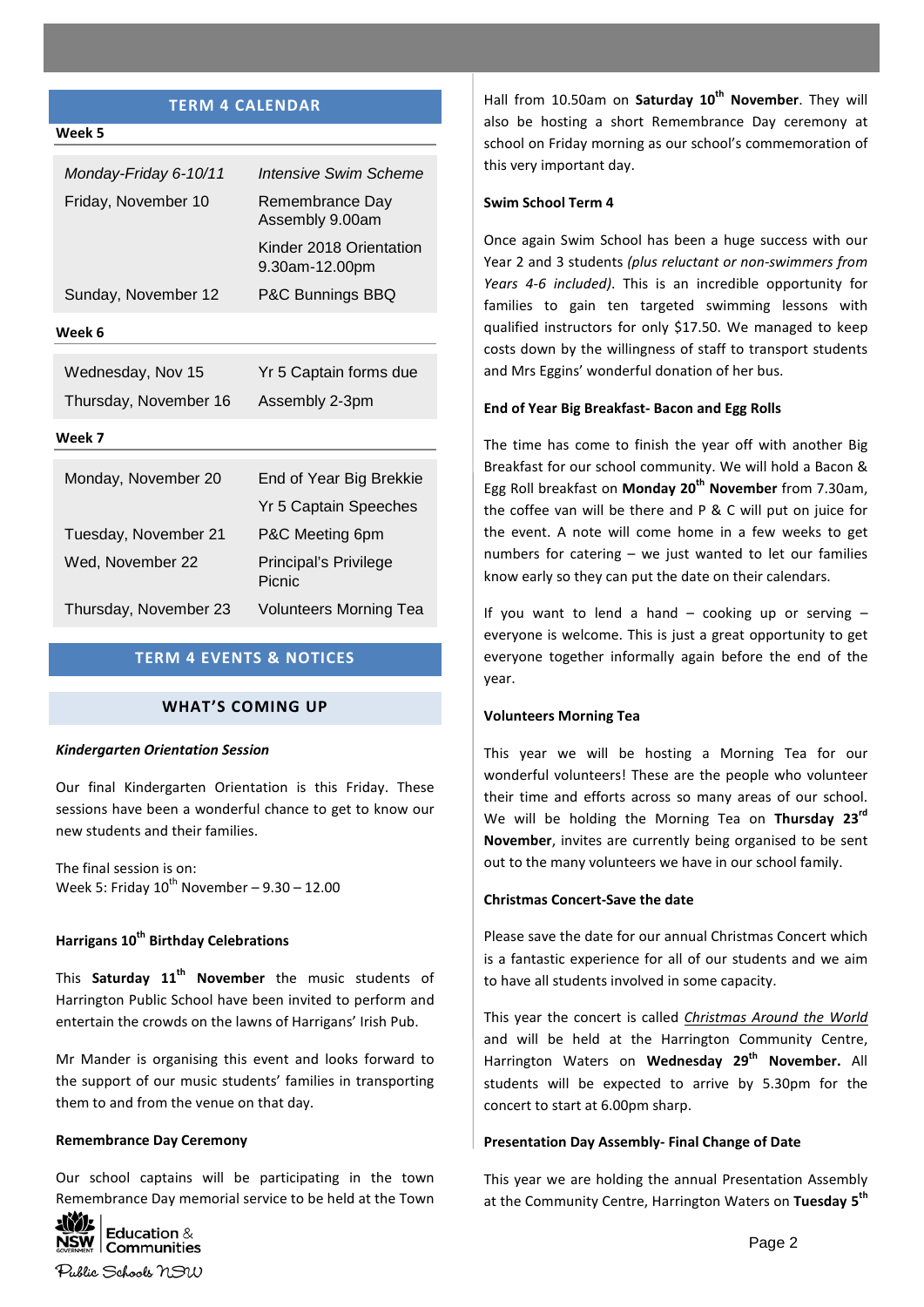**December**. The Assembly will aim to start at 9.30 am with all families invited back to school for lunch. Coaches have been organised to transport students to and from the event.

## **Year 6 Farewell- Save the Date**

We will be holding our Year 6 Farewell for all of our graduating students on **Thursday 7th December**. This is a very special evening for students, staff and their families. We kick off on the lawns outside Harrigan's Function Centre at Harrigan's Irish Pub for photos from 5.30pm with students and staff moving inside for dinner at 6.30pm. We ask families to return around 7.30pm for speeches, photostory and dancing.

### **Big Day Out-Save the date**

We will be holding our final celebration on **Thursday 14th December** with a trip for all of our students to Port Macquarie Majestic Cinemas to see a movie together and then have a picnic on the Town Green. We subsidise the cost of this event by \$10 which means the overall cost is \$15.00 per student. Students from K-4 will be lucky enough to see one of the first screenings of *Ferdinand* and Year 5 & 6 students will be watching the movie *Wonder* which is the class novel that Green Room has been studying during Term 3 and Term 4.

Please return permission notes and payments as soon as possible, thank you



**THERE'S LOTS HAPPENING THIS TERM!**

**SAVE THESE DATES TO YOUR CALENDAR SO THAT YOU DON'T MISS OUT!**

## **MESSAGES FROM THE TEAM**

### ASSEMBLY

We are holding our last general assembly for 2017 next **Thursday 16th November** from 2.00pm. We have had to change the date for this assembly as we have three staff members out on Friday  $17<sup>th</sup>$  November at departmental training on the new Literacy and Numeracy Progressions. We are terribly sorry if this has inconvenienced anyone.

We have put notices on Facebook and Skoolbag also.

# BUSH FIRE LOCK DOWN AND EVACUATION PROCEDURE REMINDER

As we are well and truly moving into hotter weather bringing with it the threat of fires we would like to briefly run through our evacuation and lockdown procedures with families.

## **Evacuation**

This procedure is the same for any need to evacuate the school. We assemble at the back double gates on Coode Street (*near the play equipment*). At this point we either monitor the situation or walk the children to the reserve near the break wall and will alert parents to pick up children from there. An alert will go out on Skoolbag and Facebook to let parents know we have evacuated to that off-site assembly point.

### **Bushfire Shelter or Lockdown**

In extreme circumstances we may need to move into a lockdown or shelter situation; these are times when we are notified that we do not have time to evacuate. We move all children to the K-2 classrooms which have been built to be fire proof for a sheltering situation and have provisions in place for such a situation. If we move into a shelter/lockdown due to bushfires we cannot let the students or staff leave the building, any parents arriving attempting to pick up their children will be brought into the room with us. An alert will go out on Skoolbag and Facebook to let parents know we are in lockdown.

After the fire has passed or the situation has been made safe enough to evacuate by local fire services we evacuate to the break wall and follow the previous procedures.

We thank you for the time you have taken to read through this outline as it is important to keep everyone informed of what will happen in times of emergency.

## GRATITUDE PROJECT 2017

Last year we ran our first Gratitude Project as part of our school focus on Wellbeing and Values Education. This year, though each class has a gratitude focus as part of their PBL, Sharing Circle and check-ins we are going to run a daily project from Weeks 2-6.

As we did last year, we will host a Facebook group through Messenger as part of the Project. I will be posting a message

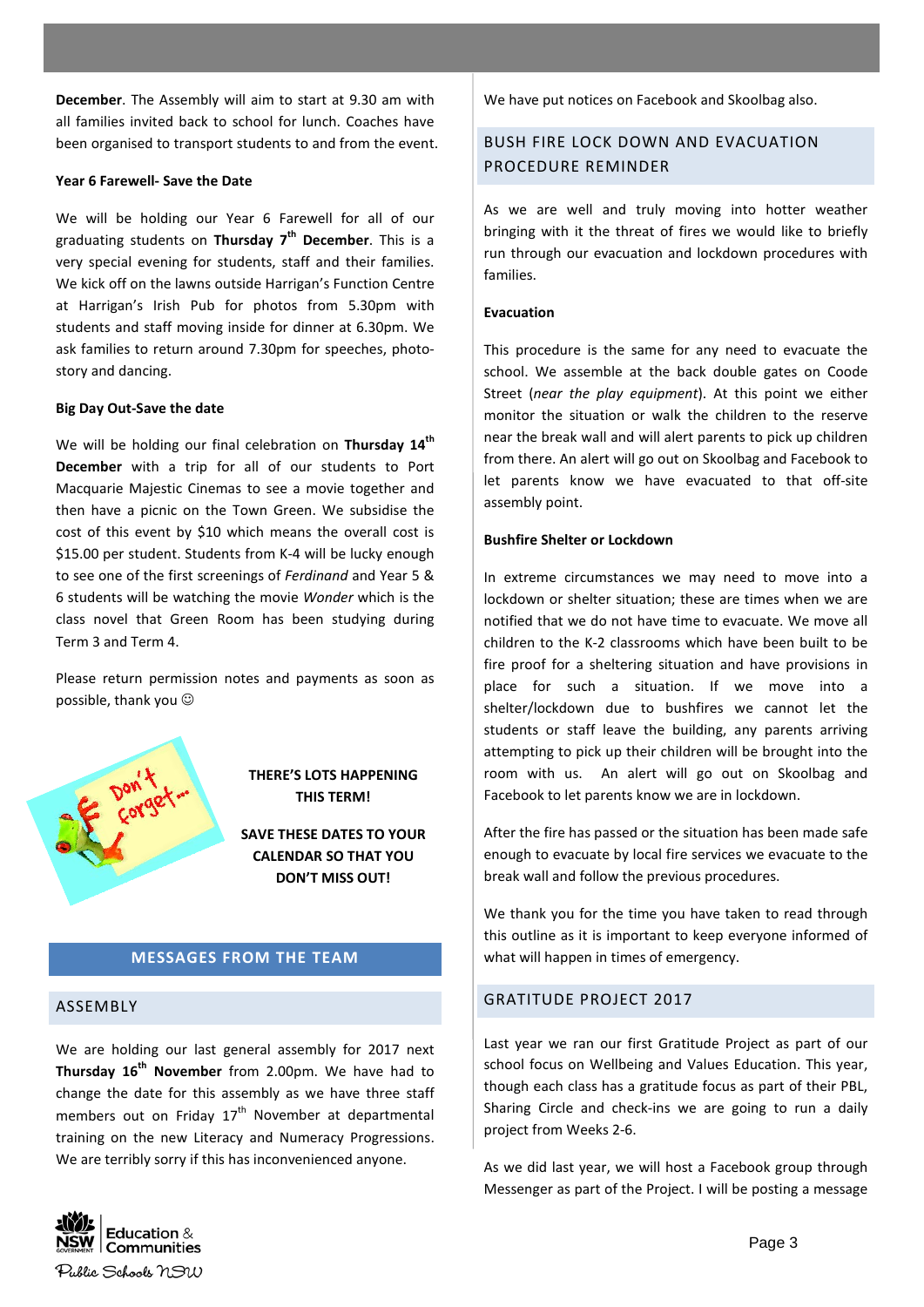asking for people who would like to be involved this week. Please respond and I will invite you into our group for 4 weeks.

This group focuses on posting a daily gratitude – it can be something that you value daily or something that has popped into your mind. It's a wonderful way to refocus on what is important in our lives – you will be amazed at the results when you practice gratitude daily and it's also a great chance to participate in something similar to what your children are doing at school.



# PBL (POSITIVE BEHAVIOUR FOR LEARNING)

This term our Junior PBL team have focused on key issues around the school and have written lessons for all students and staff to cover these areas..

Peer Clubs are run on alternate (odd) weeks from assemblies. These are an opportunity to not only work on curriculum based activities but to develop a variety of social and emotional skills that benefit our entire student body. These lessons have been designed and developed by the Junior PBL Team and will be run by them with a teacher there to supervise only.

## AWARDS

Don't forget if you have tallied 10 awards please bring them in so we can organise your Gold Awards. For every 10 awards your child is eligible for a Gold Award. Once they have received 50 Awards (5 Gold) they will become an Honour Student.

Once a student has received their 5 Gold Awards, Honour Student certificate and badge they need to collect and submit another 25 awards to receive **Diamond Status**.

Please note that Harrington's Got Talent Awards don't count towards the overall award tally for each level.

# SCHOOL BANKING

Our School Banking Day is Tuesday. We would like to remind all our families that parents need to fill in the tab in



their child's bank book with the details of their deposit so it can be stamped each week.

We now have Banking Bags for each class where students can put their bank books in on Tuesdays. We would like to encourage as many of our students as possible to bank as saving is a great skill to learn.

# BYOD – BRING YOUR OWN DEVICE

Classes are starting to participate in technology activities during a variety of different lessons. If you would like your child to participate in the activities with their own devices please complete the required paperwork and return to school. BYOD paperwork can be picked up from the front office at any time.

## PHONES, HAND HELD DEVICES & SOCIAL MEDIA

This is just a reminder that all phones and hand held devices (iPods, mp3's etc.) are to be kept at the office throughout the school day. They can be handed to the office in the mornings and collected as the students leave.

# **We would also like to make it very clear that the school does not support primary school students on Social Media.**

We have clear policies and procedures regarding cybersafety and if need be will follow them up with students bullying or inappropriately involving other students on social media sites if they cross over into the school domain.

## FORTNIGHTLY ASSEMBLY AWARDS – WEEK 4

**Principal's Award** *Rainbow* Lucas *Yellow* Ebony *Purple* Courtney *Blue* Khalon *Green* Hayden

**Superstars of the Class** Boyde

**Music Awards** Catherine, Kirrah, Indiana, Iris, Jennah, Alice

### **Class Awards**

|       | Rainbow Riley, Taj, Makayla, Lilyana   | <b>PBL Tony</b>    |
|-------|----------------------------------------|--------------------|
|       | Yellow Paige, Travis, Mira-Lee, Nevaeh | <b>PBL Chevy</b>   |
|       | Purple Keiara, Mia, Kale, Isabelle     | <b>PBL Zariah</b>  |
| Blue  | Riley, Summer, Keira, Gemma            | <b>PBL Lilly</b>   |
| Green | Blair, Max, Sabella, Adam              | <b>PBL</b> Indiana |
|       |                                        |                    |